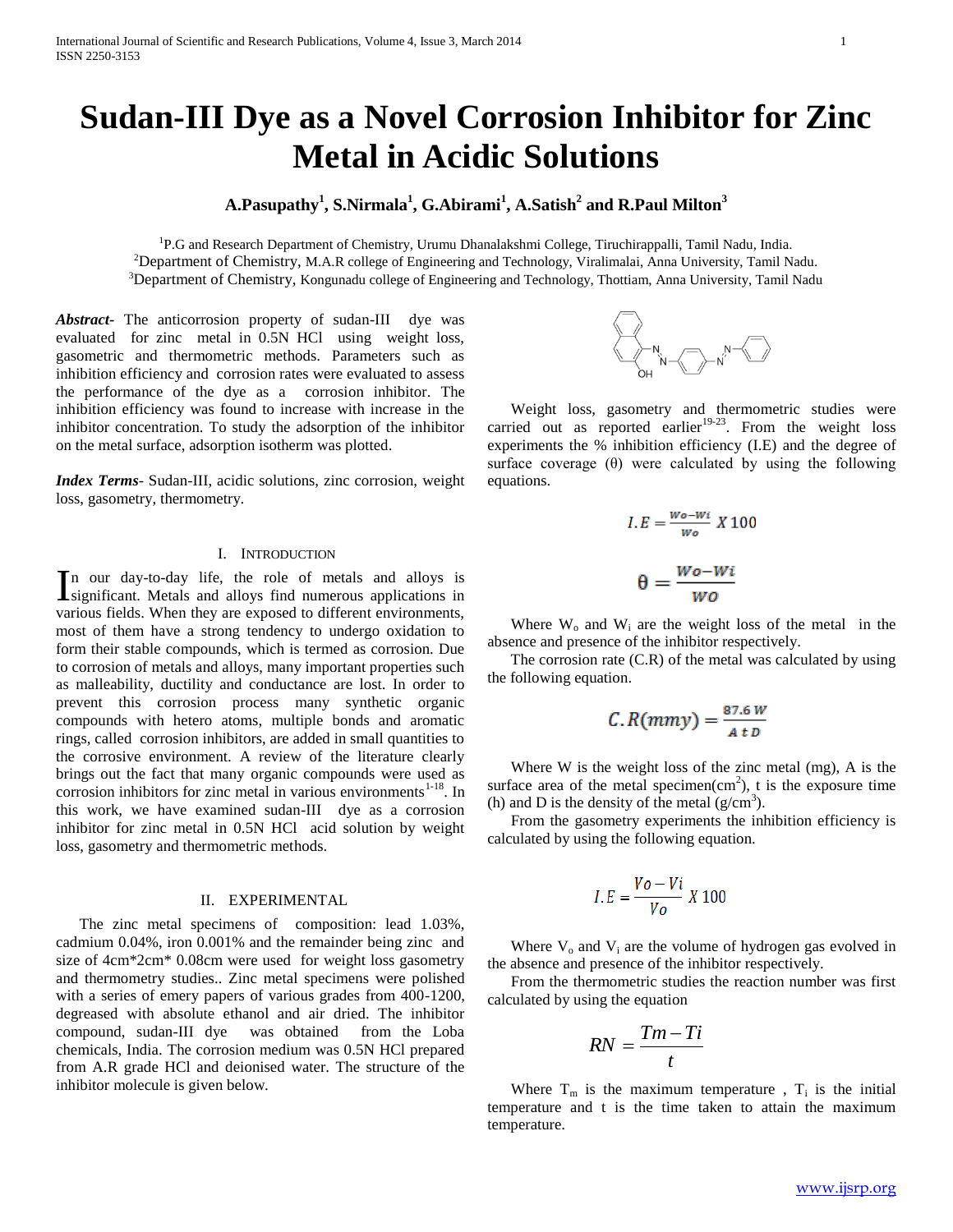International Journal of Scientific and Research Publications, Volume 4, Issue 3, March 2014 2 ISSN 2250-3153

The inhibition efficiency is calculated by using the following equation

$$
I.E = \frac{RNo - RNi}{RNo}
$$

Where  $RN_{o}$  is the reaction number in the absence of the inhibitor and  $RN<sub>i</sub>$  is the reaction number in the presence of various concentrations of the inhibitor.

#### III. RESULTS AND DISCUSSION

Weight loss, gasometry and thermometric studies were carried out at five different concentrations of the inhibitor and the inhibition efficiency(IE) values were calculated. Values of inhibition efficiency obtained from these experiments for the corrosion of zinc in 0.5N HCl in the presence of different concentrations of the inhibitor are presented in the table-1

## **Table 1 Values of inhibition efficiency(I.E(%)) obtained from the weight loss, gasometry and thermometric experiments for the corrosion of zinc in 0.5N HCl in the presence of different concentrations of the inhibitor.**

| Method      | Values of I.E(%) for different |      |      |      |      |  |  |
|-------------|--------------------------------|------|------|------|------|--|--|
| employed    | concentrations (mM) of sudan-  |      |      |      |      |  |  |
|             | III inhibitor                  |      |      |      |      |  |  |
|             | 10                             | 20   | 30   | 40   | 50   |  |  |
| Weight loss | 40.6                           | 57.0 | 67.4 | 76.2 | 81.5 |  |  |
| Gasometry   | 40.9                           | 57.6 | 67.9 | 75.8 | 81.6 |  |  |
| Thermometry | 41.3                           | 58.4 | 68.2 | 76.6 | 82.8 |  |  |

It can be observed from the table 1 that there is very good agreement between the values of inhibition efficiency obtained from these three methods. The results also show that the inhibition efficiency increases with increase in the inhibitor concentration. The dependence of inhibition efficiency of the inhibitor on the concentration is shown in figure-1



**Figure 1 Variation of inhibition efficiency with concentration of the inhibitor.**

Values of corrosion rates obtained from the weight loss experiments for the inhibitor for the corrosion of zinc in 0.5N HCl in the presence of different concentrations of the inhibitor are presented in the table-2

**Table 2 Values of corrosion rates obtained from the weight loss experiments.**

| Values of corrosion rates for different<br>concentrations (mM) of sudan-III<br>inhibitor |      |      |      |      |  |  |  |
|------------------------------------------------------------------------------------------|------|------|------|------|--|--|--|
| 10                                                                                       | 20   | 30   | 40   | -50  |  |  |  |
| 83.1                                                                                     | 60.2 | 45.6 | 33.3 | 25.9 |  |  |  |

From the table-2 it can be seen that the corrosion rates for the corrosion of zinc in 0.5N HCl decreases with increasing concentration of the inhibitor. The effect of inhibitor concentration on the corrosion rates is shown in figure-2.



## **Figure 2 Variation of corrosion rates with concentration of the inhibitor.**

The inhibitor molecule contains four nitrogen atoms, two double bonds, one oxygen atom in its molecular structure. All these are potential adsorption centres, through which the inhibitor molecule can get adsorbed on the metal surface leading to the formation of a layer on the metal surface. This layer acts as a barrier between the metal and the corrosive media giving protection to the metal. The inhibitor also contains many aromatic rings with lot of  $\pi$  electrons through which also adsorption of the inhibitor molecules on the metal surface can take place leading to enhanced protection. In addition to these, the azo groups present in the molecule can be easily protonated in acid medium to form the cationic form of the inhibitor. The chloride ions present in the acid medium gets adsorbed specifically on the positively charged metal surface due to its lesser degree of hydration leading to the creation of excess negative charges on the metal surface which favours the adsorption of these cationic form of the inhibitor molecules on the metal surface resulting in the enhanced protection of the metal. Another important factor responsible for the higher inhibition efficiency of the inhibitor is the large surface area of the inhibitor molecules which provides higher surface coverage to the metal after getting adsorbed on the metal surface.

## IV. ADSORPTION ISOTHERMS

Adsorption of inhibitor molecules on the metal surface is characterized by various adsorption isotherms such as Langmuir, Temkin, Freundlich etc., From the weight loss measurements, the degree of surface coverage  $(\theta)$  for various concentrations of the inhibitor were evaluated. Langmuir's isotherm was tested by plotting  $C/\theta$  vs C and no straight line was obtained which indicated that the adsorption of the inhibitor on the surface of the zinc from 0.5N HCl does not obey Langmuir's adsorption isotherm. Temkin's adsorption isotherm was tested by plotting logC vs θ which resulted in a straight line thereby showing that